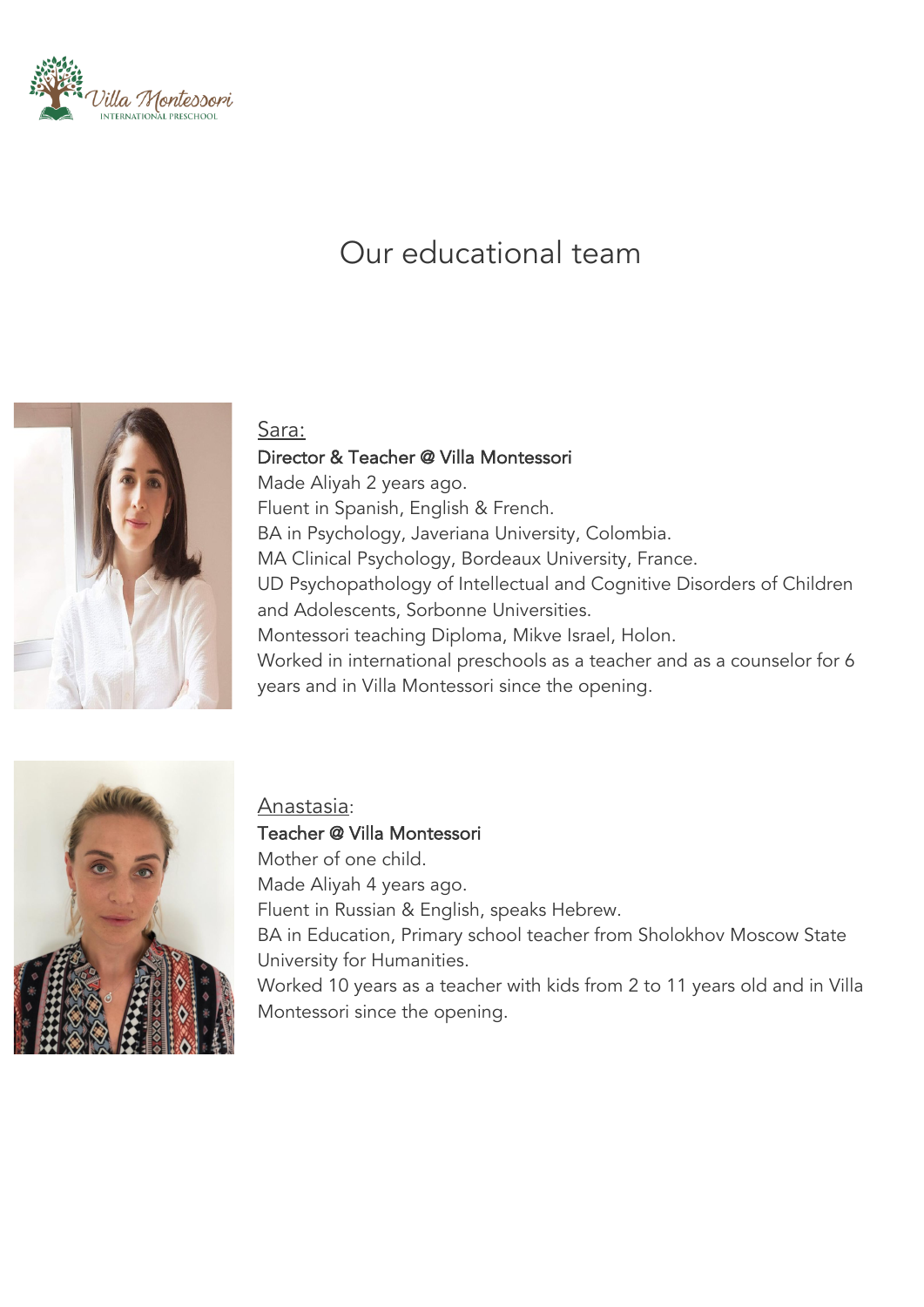

# Fay: Teacher @ Villa Montessori

Mother of 3 children. Made Aliyah 9 years ago from the United States. BA in Education, Queens College of the City University of New York, major Early Childhood. MA in Education, Queens College of the City University of New York, major special Education.

Preschool teacher for ages 0-5.

Worked in international preschools as a teacher for more than 25 years and in Villa Montessori since the opening.



Joyce:

## Teacher @ Villa Montessori

Made Aliyah almost 5 years ago from Chile. Fluent in Spanish, English & Hebrew. BA in Education, Primary school teacher in the Catholic University of Chile, specialization in Math (Singapore method). Worked in international preschools as a teacher for 4 years and in Villa Montessori since a year.



# Eden:

## Teacher @ Villa Montessori

Made Aliyah in May 2020 from South Africa. Fluent in English and Hebrew. BA in Law, The University of Pretoria. MA in Education, The Hebrew University of Jerusalem. Worked in education ranging from children of 12 years old to 15 months.